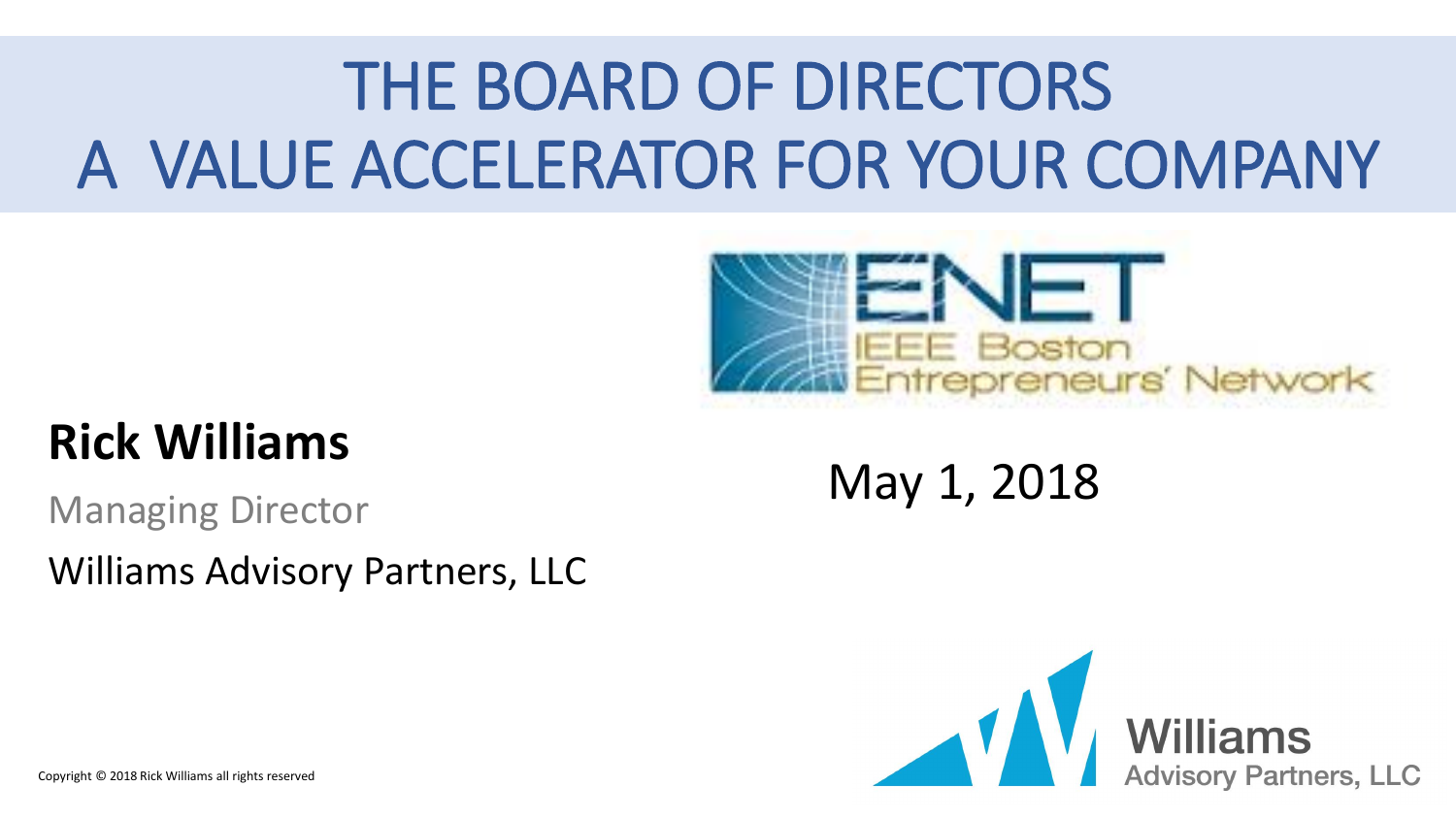## WHY HAVE A BOARD?

- Accelerate growth & value
- Create accountability
- Experience & resources
- Sounding board
- Coach & advisor
- Risk mgt. avoid big mistakes
- Credibility investors, lenders, vendors, customers



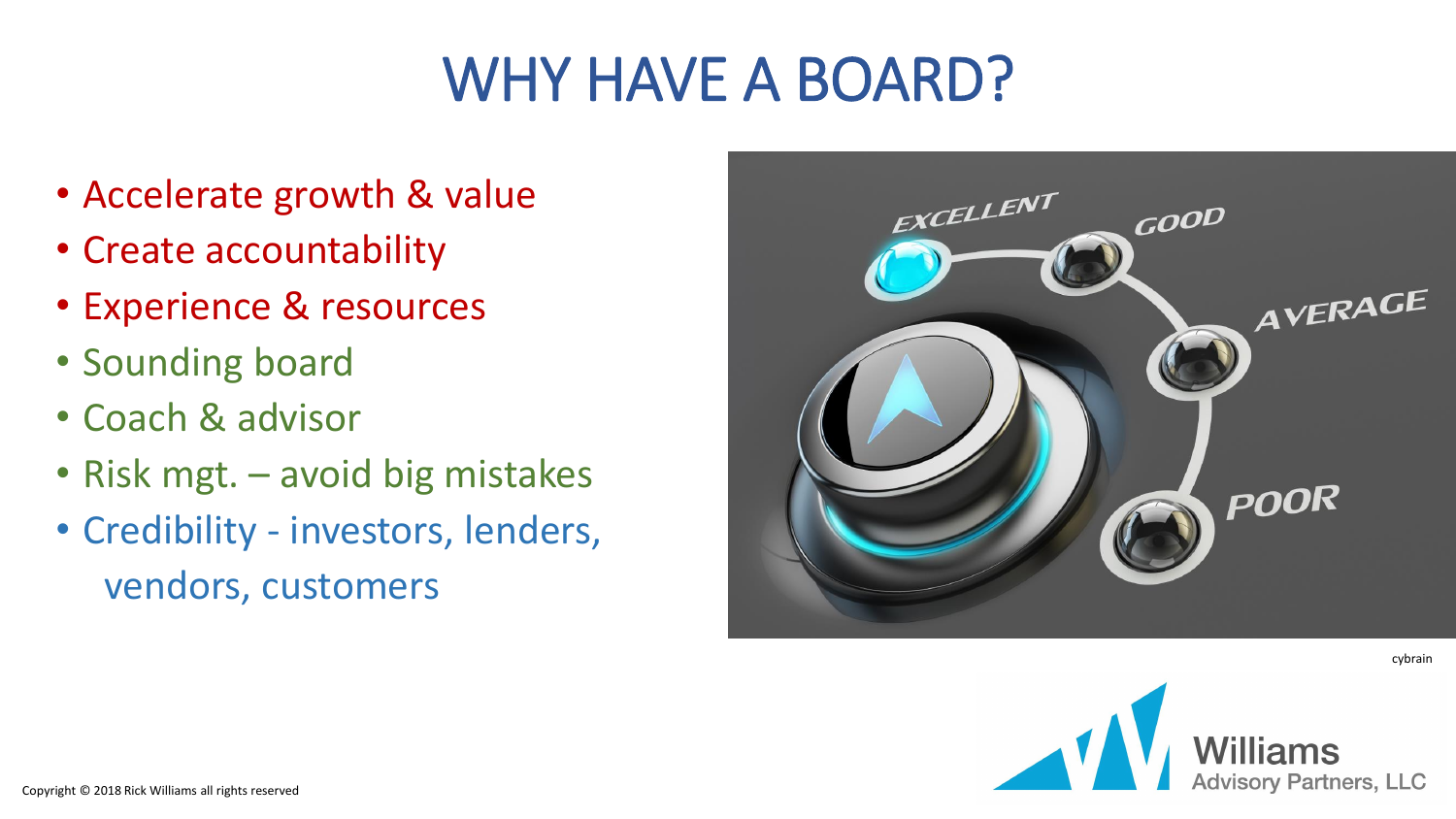### ARGUMENT AGAINST A BOARD

- I'm doing OK
- Board takes a lot of time
- I have to educating these people
	- I already know my company
- A board is expensive
- Board will not grow my revenues or profits next quarter

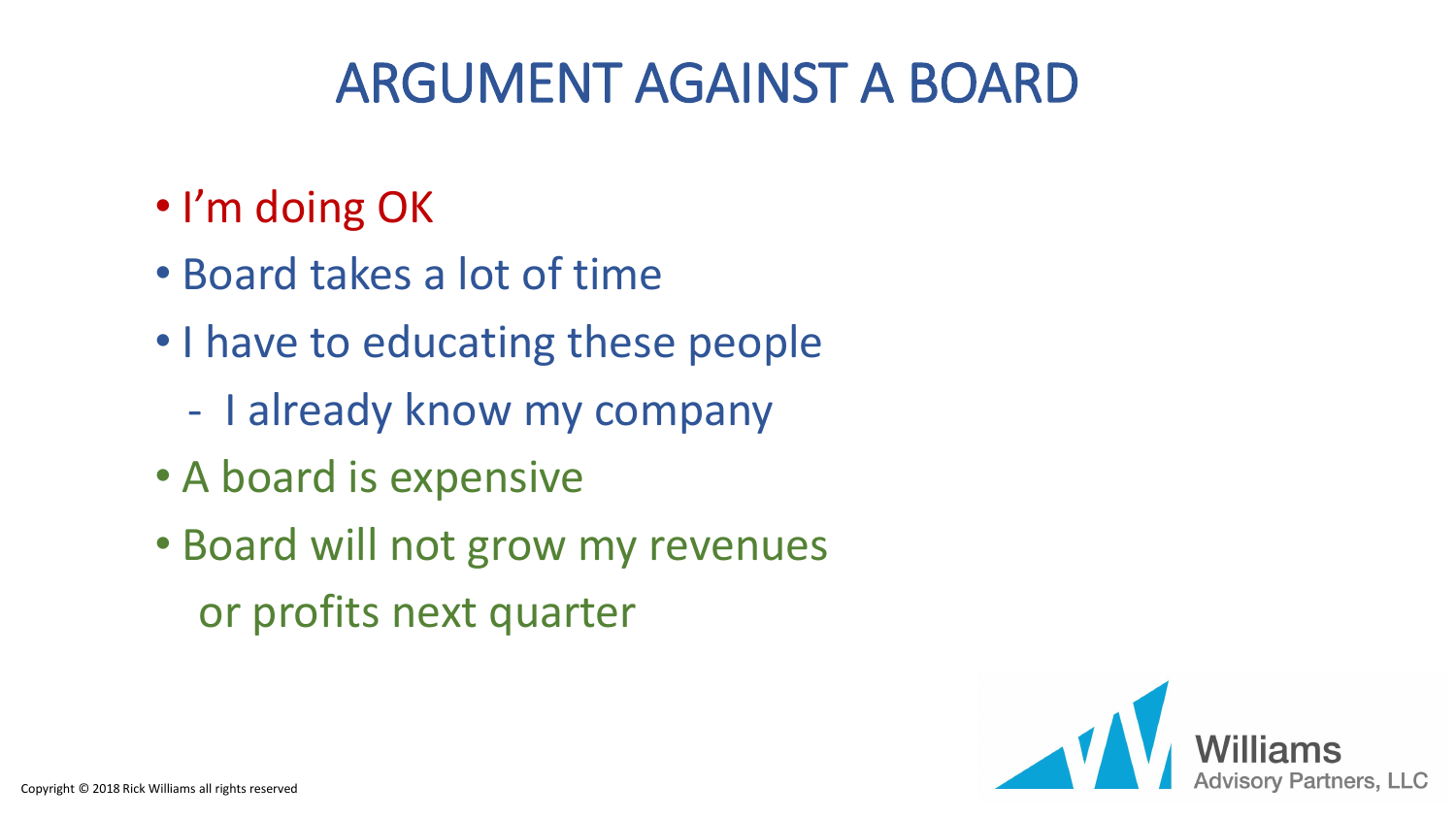#### WHAT IS THE BOARD'S JOB & ROLE?

- Governance of corporation
- Hire and fire the CEO
- Compliance with laws & regulations
- Approve strategy, policies & procedures
- Monitor performance
- Manage risks
- Approve material transactions
- Review & approve financial plans & reports
- Board does NOT manage the company!



fang xia nuo

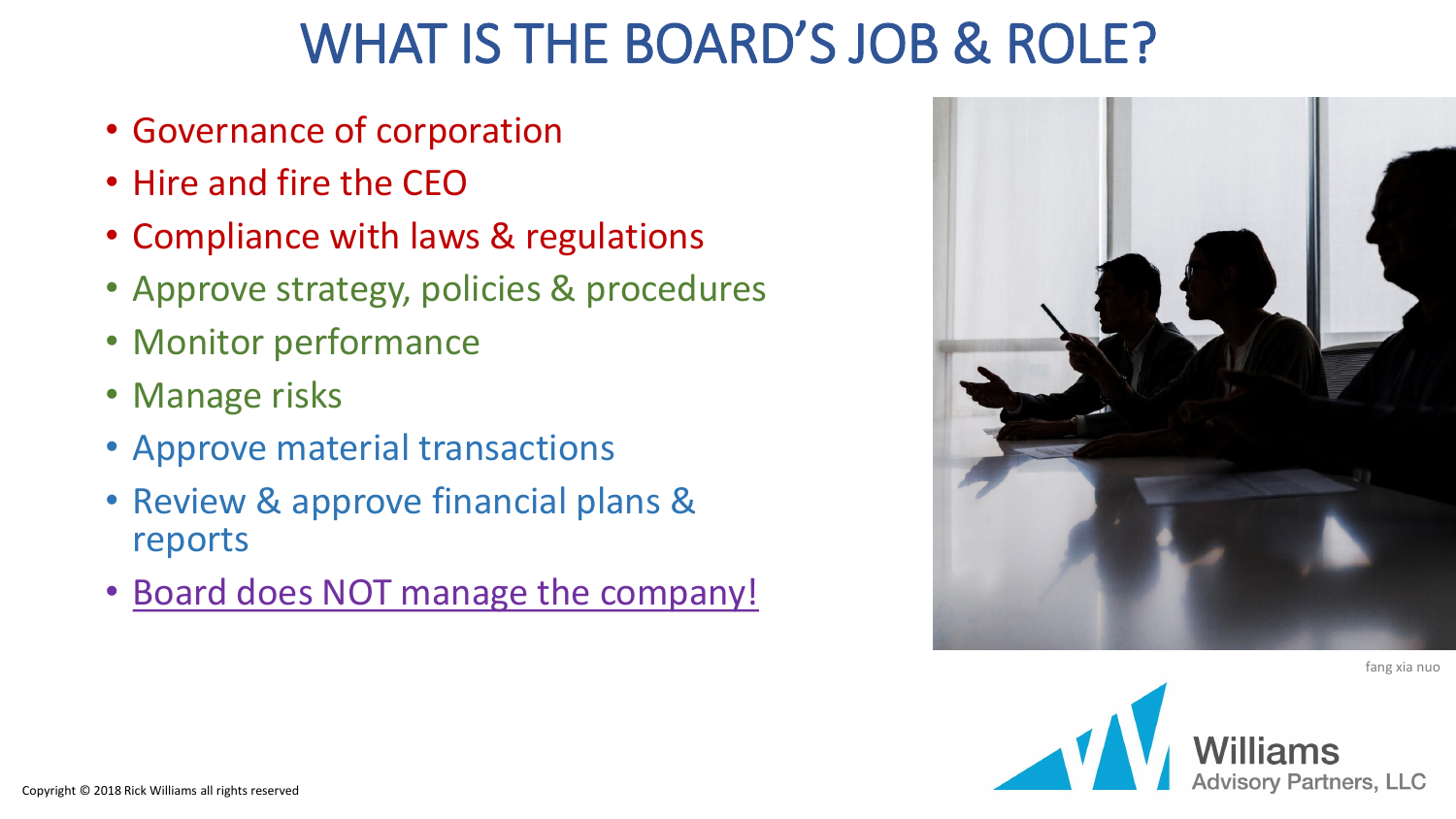### BOARD DUTIES

- Act in good faith
- Loyalty to the company
	- interests of company & shareholders
		- above personal interests
- Candor truthfulness
- Diligence & Care
- Fiduciary for shareholders
- Business Judgement
	- reasonable business decisions

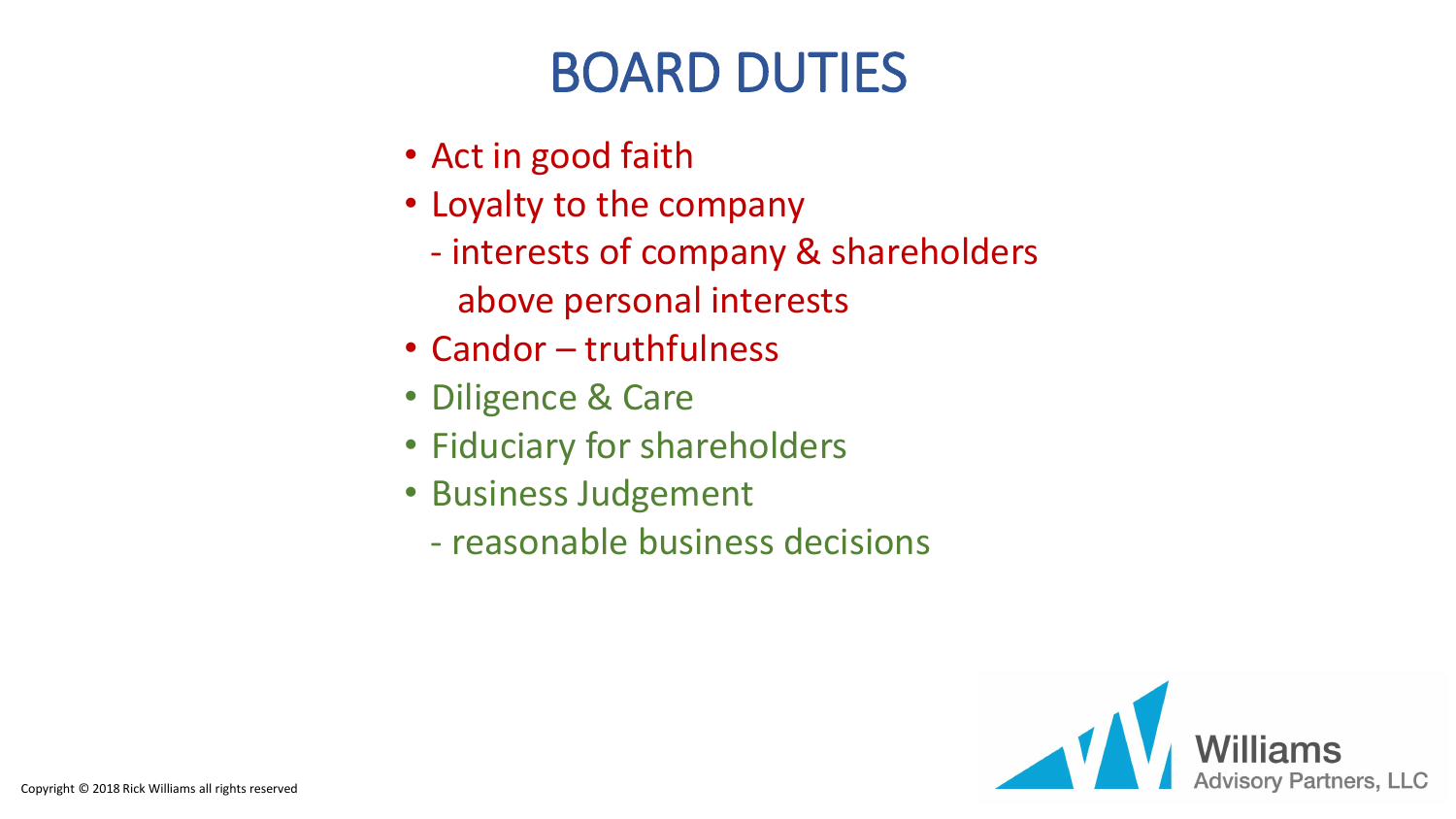## WHO SHOULD BE ON THE BOARD?

- CEO
- Investor representation
- Member(s) independent of mgt. and investors
- Essential expertise for the company
	- industry, technology, market, etc.
- Financial expertise
- Diversity of experience and viewpoint
- Don't include your golf buddy!

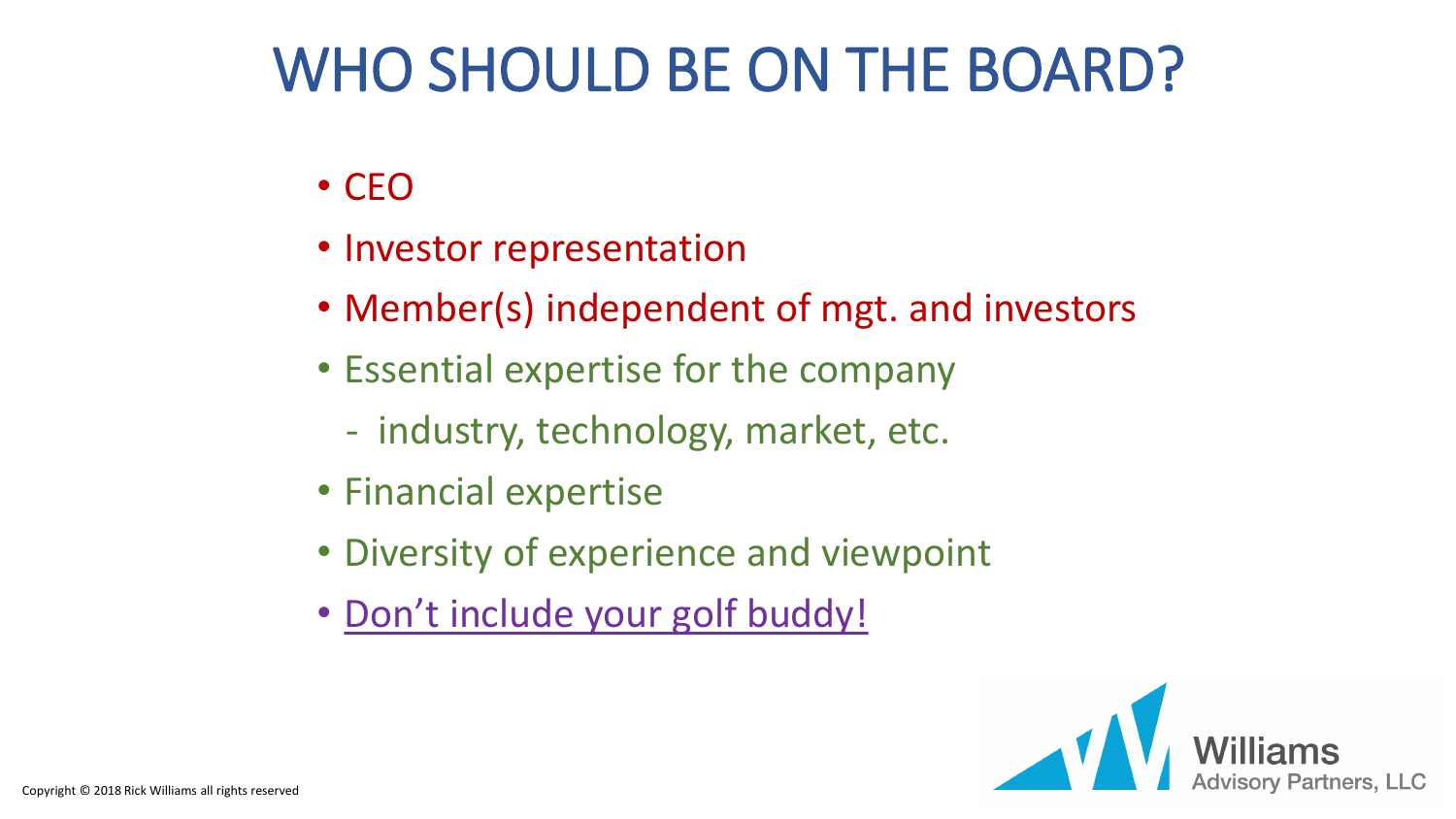# HOW THE BOARD DOES ITS WORK

- Board Chair independent or CEO
- Committee Chair
	- best if independent
- Committees:
	- Audit, Compensation, etc.
- Board & Committee Meetings
- CEO prepares board agenda
- **Cooperation - works towards consensus**



halfpoint

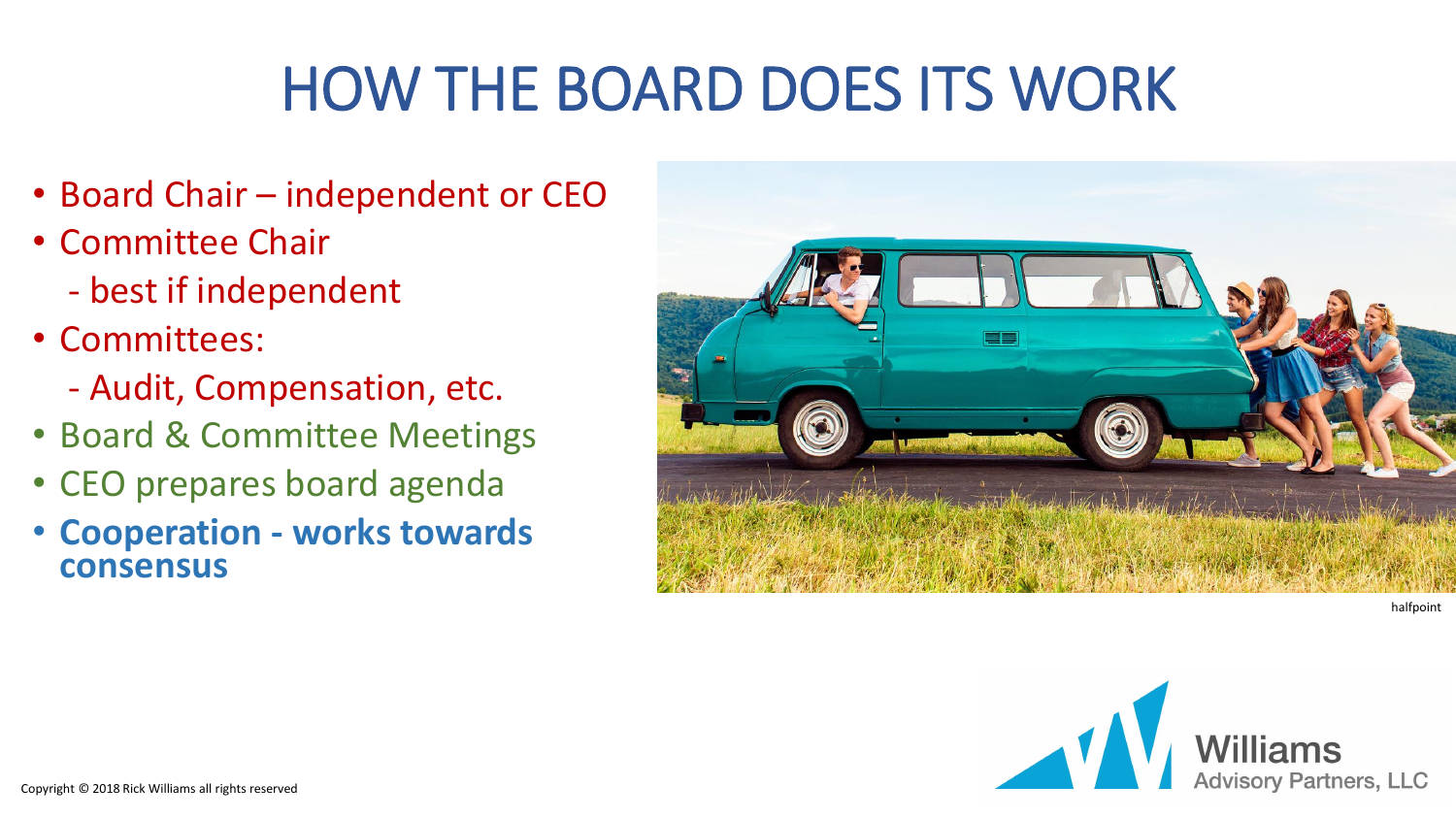## GET THE MOST FROM YOUR BOARD

- Make Board into High Value Asset
	- great board members
	- different perspectives & points of view
	- members who will commit the time
- Educate the board about the business
- Be open about plans and issues
- Allow independent review
	- audit, risk, strategy
- **Listen & understand**



G-stockstudio

ory Partners, LLC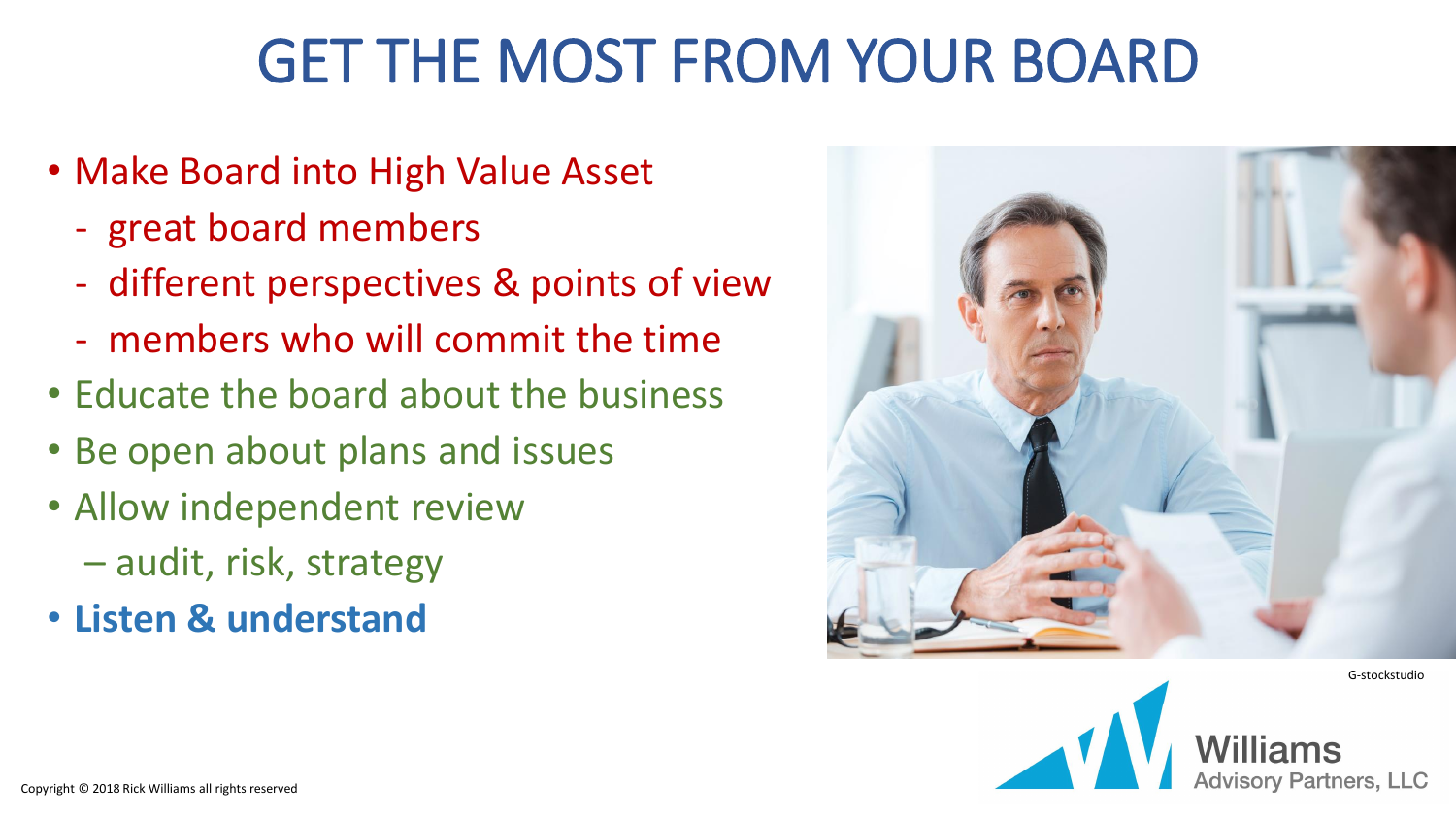## WHAT CAN GO WRONG?

- Conflict over role of CEO or board
- Board does not do homework
- Absence of honest feedback to the CEO
- Board member advocacy for their own interests
- CEO conceals material information
- Poor supervision of finances or compliance & something blows up
- Absence of collaboration and trust



aluxum

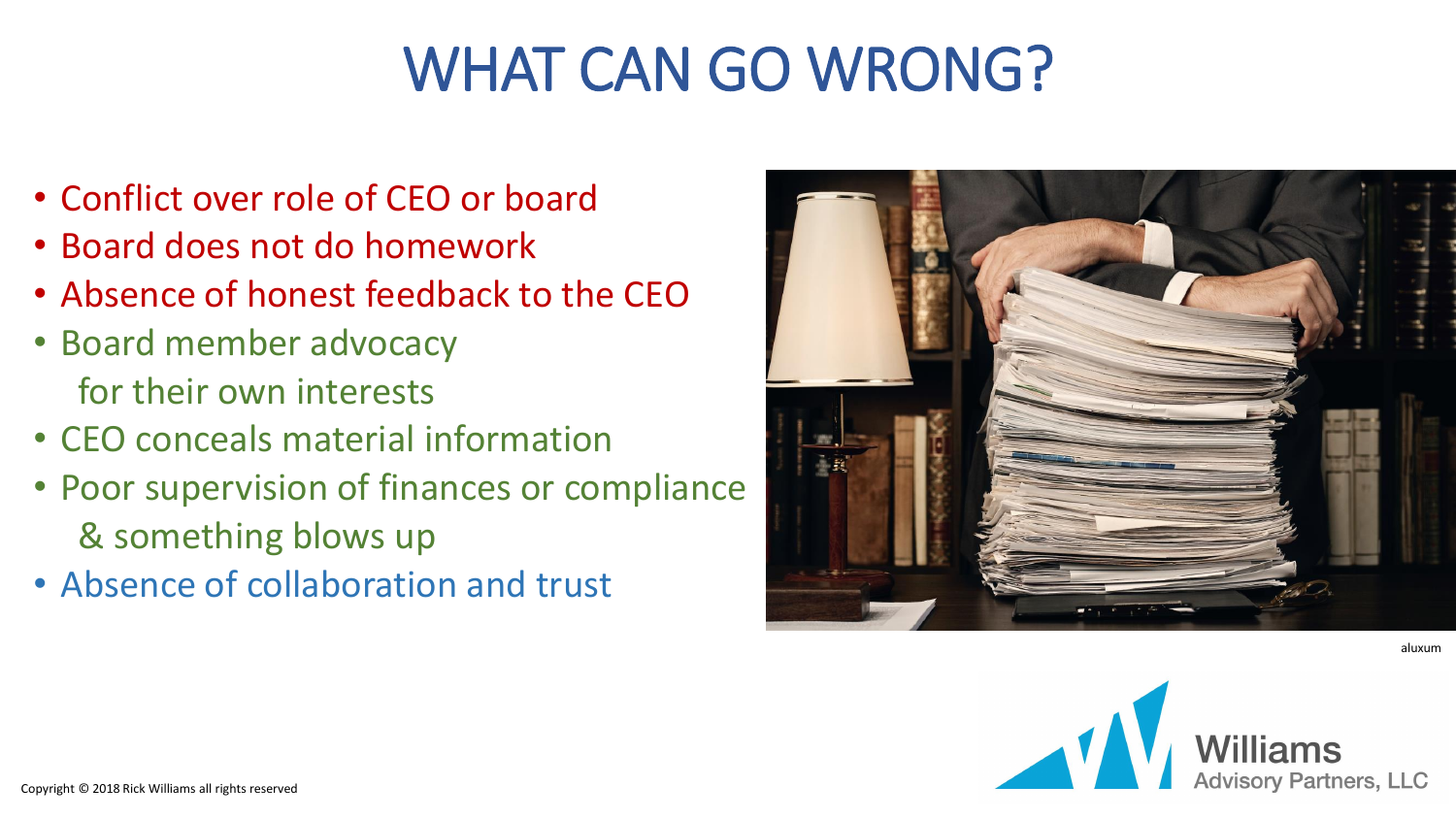# EXPECTATIONS & LIABILITIES FOR BOARD MEMBERS

#### EXPECTATIONS

- Learn the company & its business
- Real time commitment
- Confidentiality
- Ask tough questions be constructive

#### LIABILITIES

- Some personal liabilities
	- shareholder suits
	- non-compliance with government regs

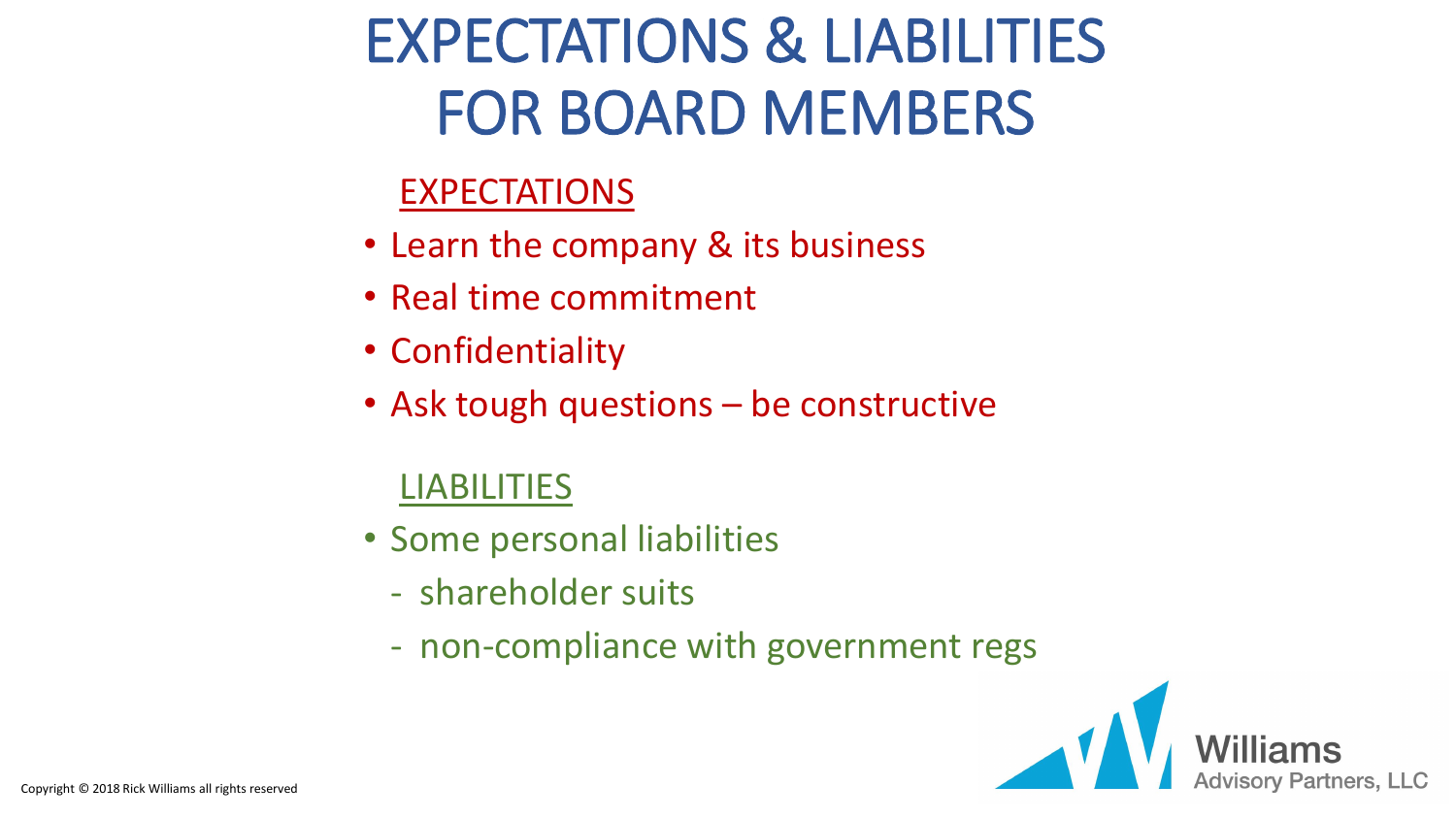### BOTTOM LINE

- 1. Board of Directors can be BIG VALUE ACCELERATOR
- 2. Board Governs does not Manage
- 3. CEO and Board must collaborate
- 4. Candor & honesty
- 5. Coaching & advising
- 6. Interests of all shareholders
	- & company above personal interests
- 7. Balance of independence & consensus



vernonwiley